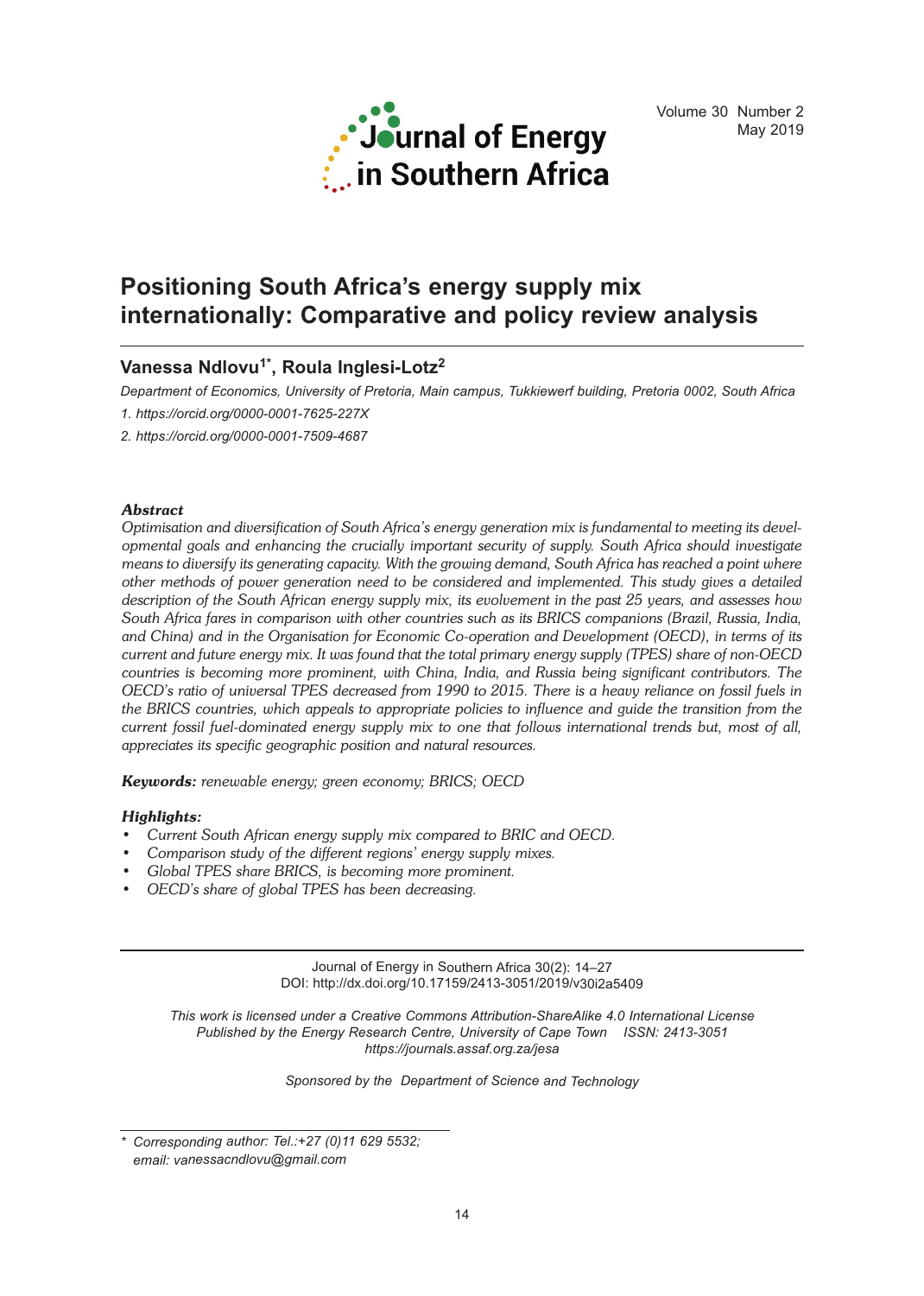#### **1. Introduction**

Optimisation and diversification of South Africa's energy generation mix is fundamental to meeting the various developmental goals and enhancing the crucially important security of supply. Taking into consideration the country's growing population and the aging power plant fleet, South African energy policymakers have to make critical decisions for the energy supply mix in the future. The supply mix is currently dominated by generation from fossil fuels such as coal, oil and gas – major pollution contributors and especially affecting air quality. South Africa is responsible for over 50% of Africa's emissions, because of its extensive coal use, of which less than 40% is transformed into useful energy (Boden et al., 2011). According to the Department of Environmental Affairs (DEA, 2010), the largest contributor to greenhouse gas emissions is the energy generation sector, as it accounts for more than 80% of South Africa's emissions, while the largest source of emissions by fuel is the combustion of coal, gas and oil. Globally, the electricity sector has shifted from a primary reliance on fossil fuels to alternative energy solutions (Foster et al., 2017).

South Africa is evidently catching up to the trend of transitioning to alternative energy solutions with its renewable energy initiatives, including the Renewable Energy Independent Power Producer (REIPP) Procurement Programme. This was initially determined in August 2011 by the Minister of Energy through the Electricity Regulation Act Number 4 of 2006 (*Government Gazette*, 2006), requiring that 3 725 MW of energy be generated from renewable energy sources. According to the Minister, REIPP had to procure the 3 725 MW and contribute it towards socio-economic, sustainable growth, creating jobs and developing the country's renewable energy industry, (Department of Energy (DoE), 2015). The next Ministerial determination in December 2012 required a further 3 200 MW of renewables generation capacity to be procured from independent power producers (IPPs). A third determination in August 2015 gave provisions for procurement of a further 6 300 MW of renewables generation capacity from IPPs. On the 4th of April 2018, Minister of Energy, Jeff Radebe, signed additional agreements for the twenty seven projects to be procured under bid (Phases or so-called Windows 3.5 and 4). The Minister highlighted that:

The procurement of the 27 new projects was the biggest IPP procurement by the Department of Energy to date, representing a total of R56 billion of investment and about 2300 MW of generation capacity to be added to the grid over the next 5 years. He also indicated that this investment of R56 billion injected by the private into the economy, with no contribution from Government other than support to Eskom in the event of a default by the buyer. This will have a positive impact on the economy and competition in the energy sector will certainly benefit the consumer. (DoE, 2018).

It is imperative to examine the status quo of the country's energy supply mix and it's positioning visà-vis international trends for future policy recommendations and implementation. Policymakers should comprehend the historical evolution of the supply mix, as energy investments are not shortterm and depend heavily on the established supply mix of the past. In addition, international trends give a direction of the global energy markets and potential trends that South Africa can follow.

The objective of the present study is to give a detailed description of South Africa's energy supply mix, how it has evolved through the years, as well as to assess how South Africa fares in comparison with its BRICS and OECD counterparts in terms of its current and future energy mix. The study begins with an overview and description of South Africa's energy supply mix over the years, then explores the current energy supply mix and, lastly, compares the South African energy supply mix with the world in respect to BRICS and OECD countries' energy supply mix.

#### **2. Literature review**

Many developing countries are experiencing energy deficiencies, resulting from shortages in supply and poor infrastructure, which affect their economies (Ateba & Prinsloo, 2019; Pollet et al., 2015). This challenge will be exacerbated by increasing demand in the future. Most industrial sectors, such as the manufacturing sector in India, have been negatively affected and exports have decreased (Allcott et al., 2016). The primary energy supplies are also experiencing a decline because of the notable increases in the cost of fossil fuels. Fuel imports, particularly oil, are a burden on most economies (International Energy Agency (IEA), 2016). Most developing countries such as South Africa intend to increase local energy supplies and the renewable energy sector has been recognised as a fundamental target area. It is important for a country to generate a multiple energy strategies and expand the share of sustainable and local energy resources, given that energy is an important element for sustainable development and prosperity.

Establishing an optimal energy supply mix when transitioning from a fossil fuel-dominated mix, renewable energy is important when creating greener low-carbon energy systems with enough load-following capabilities. Several studies have been conducted in determining the optimal combination of fossil fuels as well as renewable energy sources in determining a sustainable and optimal energy sup-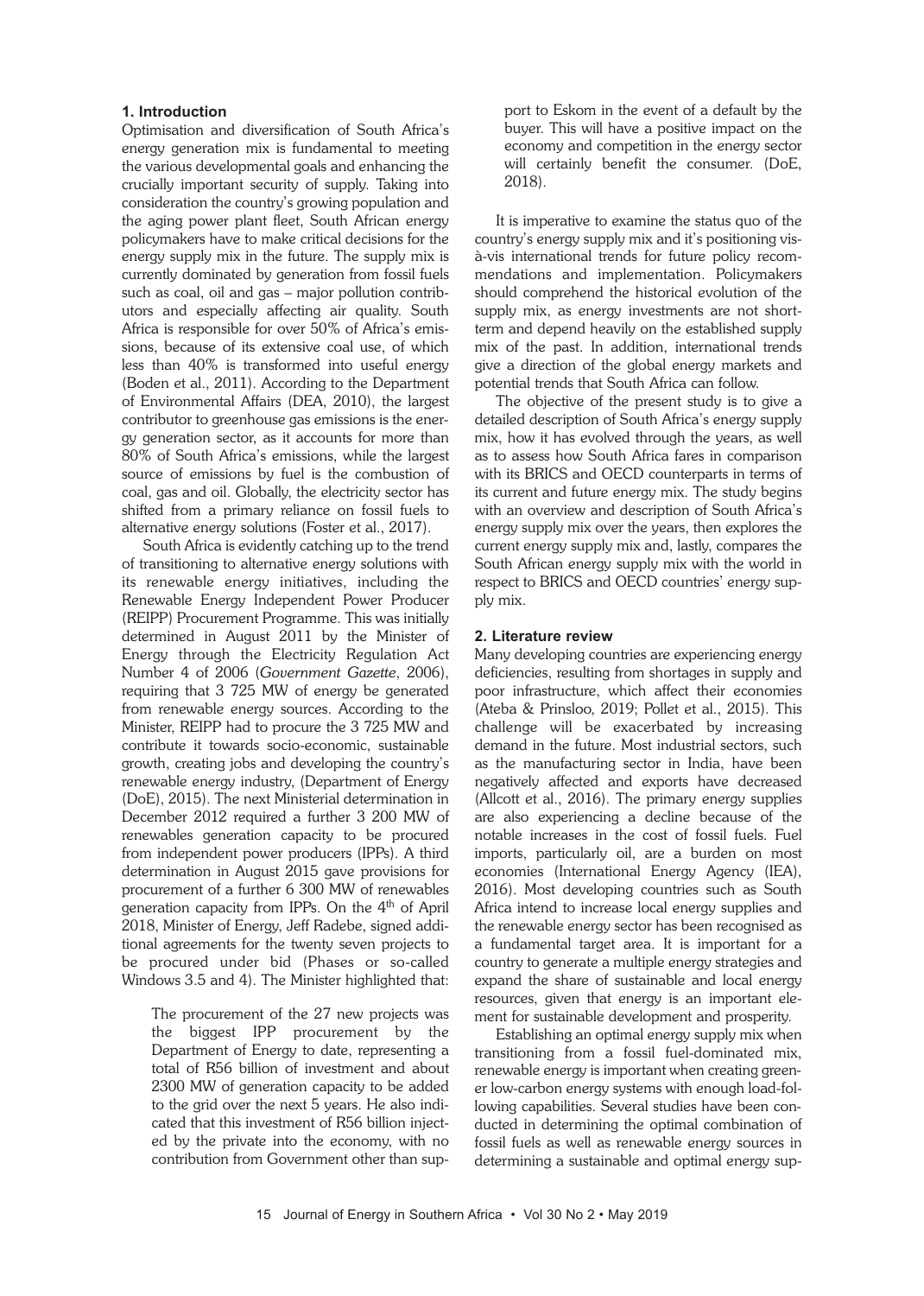ply mix (Amer & Daim, 2011; Cararo et al., 2014; Vidal-Amaro et al., 2015). Vidal-Amaro et al., (2015) proposed the use of a 'Minimum Total Mix Capacity (MTMC) method to evaluate several scenarios of Renewable Energy Supply (RES) incorporation in the Mexican electricity system to obtain capacity mixes of RES and fossil fuels', so as to generate an electricity system by considering the hourly values of RES production and electricity demand. The Mexican Congress announced that fossil fuelbased electricity generation must be limited to 65% by 2024, to 60% by 2035 and to 50% by 2050 (Vidal Amaro et al., 2015). Minimum complementary fossil fuel capacity that is required for the demand without electricity imports is checked to ascertain the total mix capacity for the transition system. When using the MTMC methodology, biomass, wind and solar power mergers acquire at least 35% RES electricity production; only one merger can result in the minimum overall capacity, which makes the optimal mix (Vidal Amaro et al., 2015).

Amer & Daim (2011) investigated Pakistan's renewable energy electricity generation alternatives. The analytic hierarchy process was first used in that country's energy sector to choose and prioritise multiple renewable energy technologies for generating electricity. A model composed of the goal, criteria, sub-criteria and alternatives was formulated. It consisted of wind energy, solar photovoltaic (PV), solar thermal and biomass energy variants. The outcomes of the proposed decision model can be utilised for developing a long-term renewable energy policy.

As stated by the IEA (2014), renewables may improve energy security through reducing reliance on imported fuels and fossil fuels; thereby help to diversify the power mix. Renewables can be positioned in a decentralised manner, which allows them to be more quickly deployed than centralised power plants. They can create employment for locals through their deployment and maintenance activities. Renewables are also important as they help to provide energy access to remote communities. This IEA outlook also indicated that the share of renewables in total capacity is set to 44% by 2040.

Other studies indicated and highlighted the importance of incorporating renewable energy into a country's energy mix (Apergis & Payne, 2010; Inglesi-Lotz, 2015). As reported in Apergis & Payne (2010), renewable energy will not only solve the problems that are linked to the present energy consumption patterns and provide modernisation of the energy sector, but will also advance sustainable development objectives. Inglesi-Lotz (2015) also highlighted that there is an advantage in government policies that promote renewable energy by initiating renewable energy markets and portfolio standards, not only to improve environmental conditions, but also from a macroeconomic point of view.

Literature also showed that there are deficiencies in the strategic management and policy implementation of the South African energy supply system, which has been a major contributor to the energy crisis, Ateba & Prinsloo (2019), evidenced this in the study which focused on the effective strategic management of electricity in South Africa. It was found that 'various strategic management failures and the lack of an integrated approach have been a major stumbling block to energy supply sustainability in the country'; and suggested that an integrated strategic management framework would be an effective approach to achieving electricity supply sustainability in South Africa. A similar sentiment was expressed by Pollet et al., (2015), which highlighted that, even though South Africa has been seen as the 'powerhouse of Africa', it faces an electricity supply crisis and has failed to supply enough electricity for its economy for the past 40 years. This study stated that government energy and efficiency initiatives should be emphasised on oil and gas exploration; and recommended that offgrid renewables and hydrogen energy could be considered as potential generation alternatives.

As stated in the 2010 Integrated Resource Plan (IRP) (DoE, 2011) the South African government intends to expand its independent power creation. This will be done by measures that include, but not limited to, ensuring that there is renewable energy generation: self-generation and co-generation. The IRP also stated that the involvement of IPPs will include important benefits such as the relative speed at which they can be brought to accomplishment, the lessening of Eskom's resource burden on financing, new facilities and improvement of South Africa's renewable energy profile (DoE, 2011).

According to Montmasson-Clair & Ryan (2014), 'National electricity planning, as part of energy policy, has emerged internationally as the most effective and efficient framework to shape the development of the electricity supply industry (ESI)'. The paper states that internationally, numerous administrations have ingrained electricity planning into an IRP. The IRP meets the estimated demand in a set period and does so affordably as well as efficiently. It also takes into cognisance equity issues, environmental protection, reliability as well as other country-specific goals. The IRP should minimise the present and future costs of meeting energy demand, recognising the impacts on utilities, government, the environment and society.

According to the South African Department of Energy, the IRP is synchronised for generation expansion and demand-side intervention programmes because of the multiple criteria to meet electricity demand (DoE, 2011). It is described in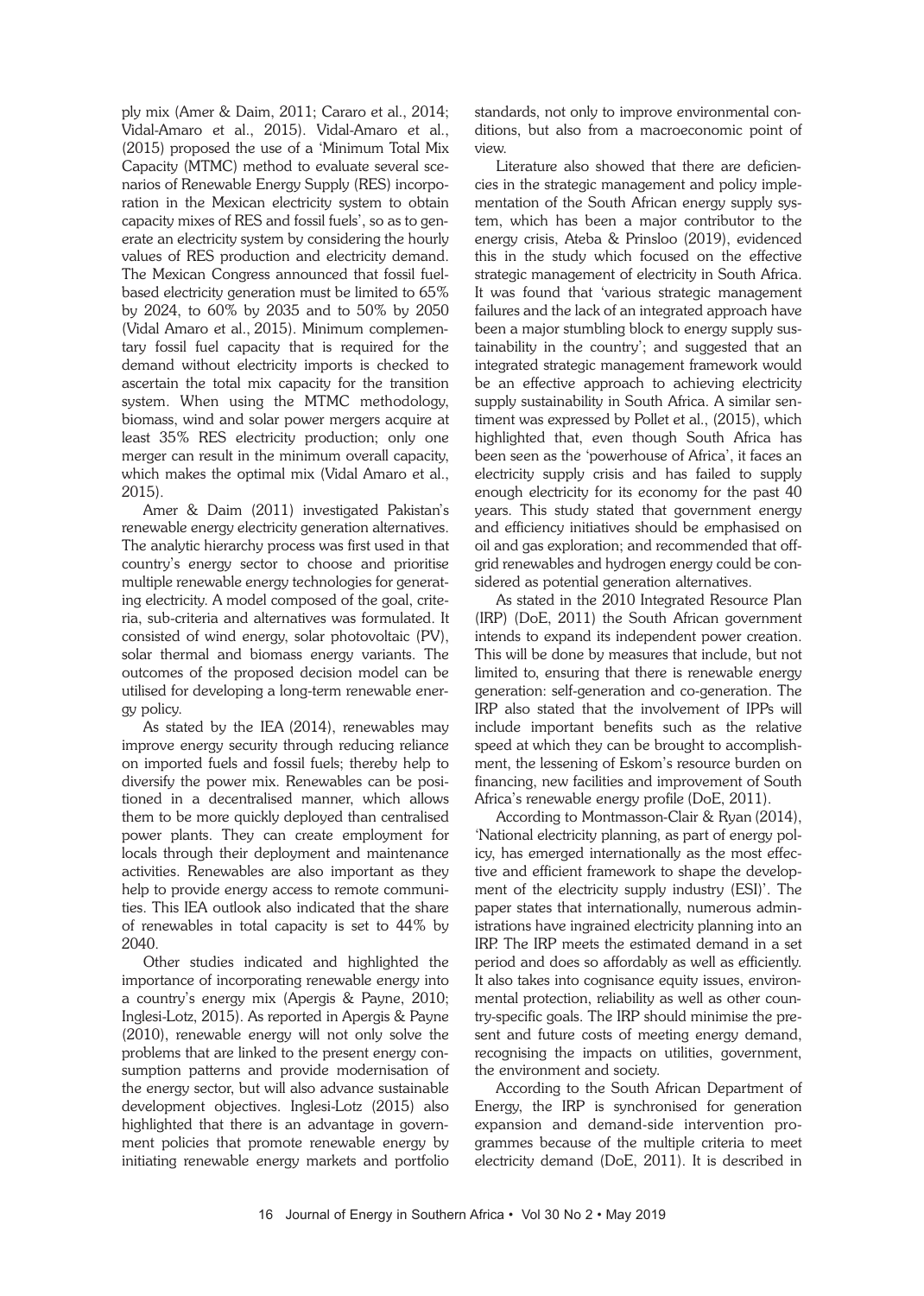the Electricity Regulation Act Number 4 of 2006 (Government Gazette, 2006) to cover the period 2010–2030. The IRP supports private generation and power supply acquisitions from regional projects. The programme regulates the timing and project mix and states how the National Energy Regulator will license such projects. The IRP does not advise or consider the ownership of the project construction or their location. The IRP plans for both capacity additions and operating regimes of these capacities.

The 2010–2030 IRP noted the favoured generation technology needed to meet the anticipated demand growth up to 2030. A policy-adjusted IRP update draft was released in November 2016 for consultation and included several government objectives such as affordable electricity, carbon mitigation, decreased water use, localisation and regional growth, making a balanced strategy in varied electricity generation sources, and gradual decarbonisation of the South African electricity sector. Progress has been identified since the promulgation of the IRP. Ministerial determinations that include renewable energy, nuclear, coal and gas have been issued. The IRP is the government's plan for new generation capacity and it will be replaced by an updated plan in the future. Several assumptions have changed and these include:

- the changed electricity demand and the link with economic growth in the past three years;
- new local and global technology and fuel developments;
- carbon mitigation blueprints and the influence on electricity supply up to 2050; and
- electricity affordability and its impact on demand and supply.

Key assumptions that have changed include technology costs, electricity demand projection, fuel costs, and Eskom's existing fleet performance (DoE, 2016). Gauché et al., (2012) argue that the IRP 2010 recommended energy mix is excessively dependent on unsustainable resources that are also at risk in the short-to-medium term. Coal and other conventional resources may be limited, and if this assumption were correct, action needs to be taken rapidly. The concentrated solar panel (CSP) is the only maintainable and dispatchable energy technology that can supply a significant portion of South Africa's electricity needs (Ateba & Prinsloo, 2019). A proportional mix of PV, wind and CSP can provide South Africa's energy supply, but there is a need to take advantage of the localisation potential and excellent sustainable energy resources.

Several options can be used to check the alternatives that are available to South Africa between now and 2050 as per the 2016 IRP update projections. The list includes resource size, demand matching and cost; learning rate; technology risk; resource availability risk; national security risk; environmental risk; localisation potential; local participation; industrialisation; and export potential. These options should be examined in detail as they present an analysis of resource size, localisation potential and demand matching.

The substitutes to base load and peaking fit in the shrinking substitute group with some dependence on hydro imports, with the current focus of the IRP being on risk avoidance. This implies that the risk mitigation is paradoxical if the discussed forecasts were accurate. Studies such as (Fluri, 2009; Viebahn et al., 2011; Craig et al., 2017) have observed that CSP seems to be the ultimate solution. Although this technology may be ideal for post-fossil energy supply, cost and maturity are found to be limitations. As also found in Gauché et al., (2012), a system of CSP plants would be expensive despite its ability to provide all energy needs. A similar energy system with the same certainty would presumably consist of all three renewable types in the same proportion. The conclusion was that assuming that the storage potential offered by CSP will remain the most efficient and economical storage for utility scale power generation, an optimal mix of CSP with other renewables will be essential.

In evaluating energy policy and incentives, Musango (2011) highlighted the South African policy status and incentives that affect replaceable electricity generation, electricity generation initiatives and their challenges. The policy implications and recommendations in support of future renewable electricity generation includes, organising a coordinating agency, generating public awareness, providing financial support guarantees, capacity building, and development of skills. The conclusion was that the potential for developing wind, solar, biomass and small-scale hydro renewable electricity in South Africa is acknowledged.

Current South African policy, especially the IRP, encourages growth of renewable electricity creation. The announcement and the beginning of the REIPPP bidding process accelerated the extensive execution of renewable electricity creation. There are, nevertheless, still several obstacles. Schedules and policies must be created such that they can expedite the execution and implementation of electricity technologies. The proposed strategies in the present study include the creation of an organising committee; increasing public awareness; investment assurances; and capacity and skills development.

## **3. Methodology and data**

Collier (1993) stated that using comparative analysis can provide the foundations for proper descriptive analysis towards formulation of hypotheses and theories, offering differences and similarities of the studied objects. Nakumuryango & Inglesi-Lotz (2016) also highlighted that South Africa is classi-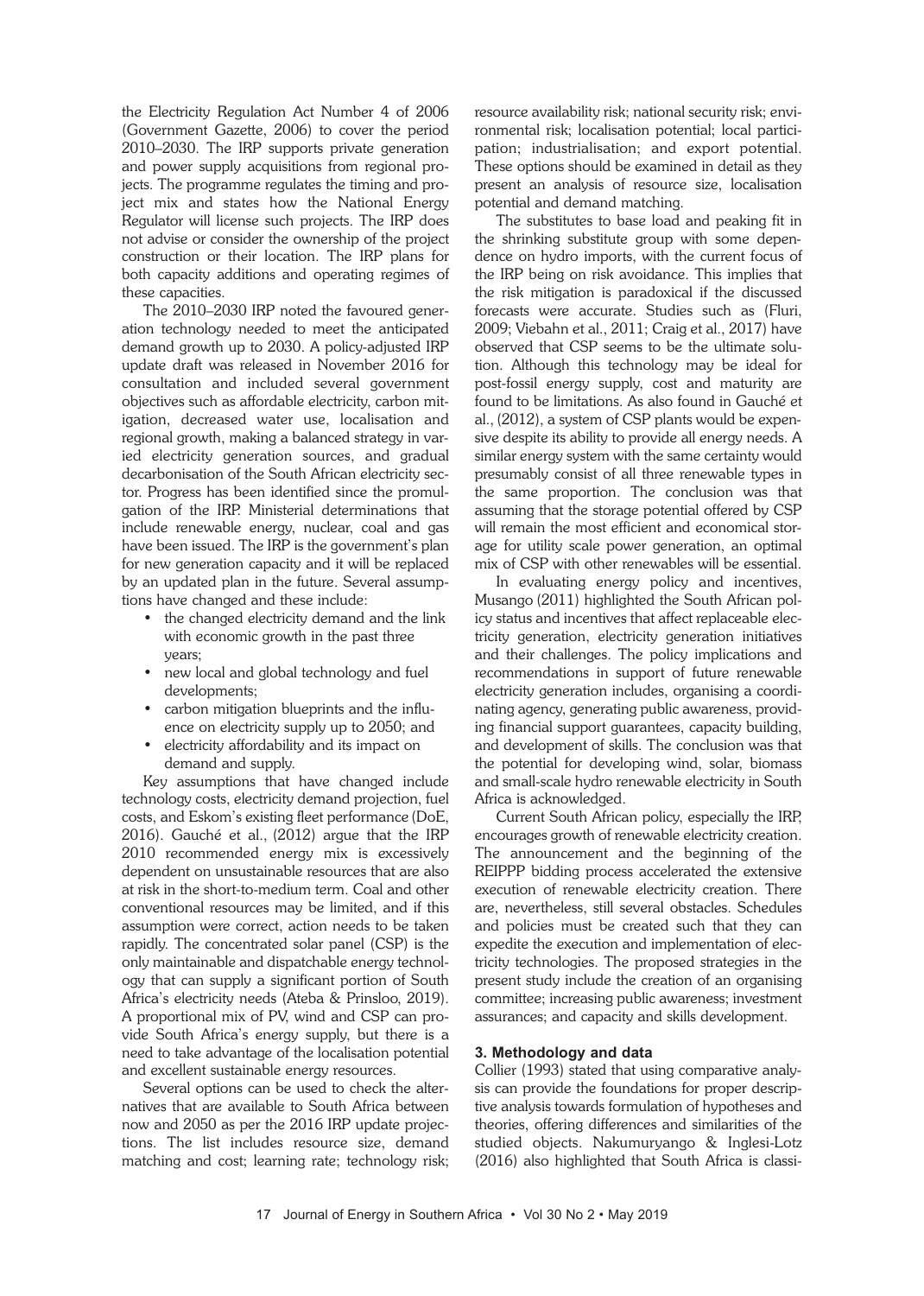fied as a two-tiered economy; the first being its primary sectors that include mining and agriculture; manufacturing; and the financial sector. It is more advanced and well developed when compared with international markets. The second tier consists of the informal sector and the general poor conditions in some sectors of economy. Hence, to adapt to South Africa's economic nature and for a more comprehensive comparative analysis for the present study, South Africa was compared with OECD countries and its other BRICS counterparts, which are developed and developing countries respectively. The BRICS countries are Brazil, Russia, India, China and South Africa, which share a major characteristic as being emerging economies. The World Economic Forum (2011) ranked South Africa favorably in comparison with other BRICS countries. South Africa is also committed to the African unity and integration within the Constitutive Act of the African Union (AU) (African Union, 2000). This includes the reinforcement of continental institutions, which are important in acknowledging the continent's challenges of poverty, underdevelopment, energy security and stability. South Africa, through its BRICS membership, ensures that other African countries are at an advantage and continue to gain energy; information and communications technology; rail and road infrastructure; and agriculture and food security from the BRICS countries.

South Africa also has characteristics of developed countries, rendering it important to compare and contrast the South African energy supply mix to that of OECD countries, looking at differences, gaps and potential of their energy supply and mix compositions. For each region, the constitution of the energy mix is influenced by the domestic presence of usable resources or the possibility of imports; the extent and type of energy needs to be addressed; and policy choices guided by historical, economic, social, demographic, environmental and geopolitical factors. Considering this, additional indicators such as the electricity generation mix for each of the countries are compared. Controlling for the size of the economy by normalising the total primary energy supply (TPES) with gross domestic product (GDP) would provide valuable insights, both for the evolution of the South African TPES in comparison with the country's economic growth, as well as when comparing with countries of different economic size.

The data used for the comparative analysis exercise is that of the TPES, measured in kilotons of oil equivalent (ktoe), of the BRICS and OECD energy balances, obtained from the IEA database in 1990- 2015. The TPES is energy production plus energy imports, minus energy exports, minus international bunkers, then plus or minus stock changes (depending on whether the net stock is an inflow or outflow).

 $TPES = (energy production + energy)$  imports) – energy exports – international bunkers  $\pm$  stock changes (1)

This gives a holistic picture of the primary energy mix for all the selected country groups. The energy mix alludes to how the final energy consumption for a geographical region is broken down by primary energy source. It comprises fossil fuels, nuclear energy, waste and other types of renewable energy, including biomass, wind, geothermal, water and solar. These energy sources are used to generate electricity, produce transportation fuel, as well as for heating and cooling in residential and industrial buildings.

#### **4. Comparative analysis** *4.1 South African energy supply mix over the years*

The South African electricity supply has been dominated by Eskom, as described by Lloyd (2012):

Eskom was established in 1923 in terms of the Electricity Act (1922), following the amalgamation of several private enterprises. It grew regionally in a number of 'undertakings', each with their own generating facilities. Distribution was primarily by municipalities, who bought power from their own local undertaking. The local undertakings constructed comparatively small power stations to service these local markets. The power stations were fuelled by coal, generally delivered by rail. There was comparatively little long-distance transmission of power. As a result, many rural areas had no access to electricity.

Bigger and more economically efficient power stations were built near the coalfields as it cost less to transmit electricity by wire than to transport coal by rail. The profits that were gained from the export business enabled the power utility to buy large quantities of coal. (Lloyd, 2012). Big coal-powered stations were then built. 'There were eight such stations of 600 MW units, each with its own boiler, generator and associated facilities: Kriel (1973), Duvha (1975), Matla (1977), Tutuka (1984), Lethabo (1985), Matimba (1986), Kendal (1987) and Majuba (1996)' (Lloyd, 2012). The Koeberg nuclear power station was constructed in Cape Town in 1984 with a 1940 MW installed capacity.

Currently, the main source of electricity generation is through coal-fired power plants, which contribute 93% of the 42 000 MW generating capacity. Eskom supplies approximately 95% of South Africa's electricity and more than 45% of Africa. Eskom uses various technologies to generate electricity, the combination of which is called the 'plant mix' Eskom has several, wind, solar, tidal, wave and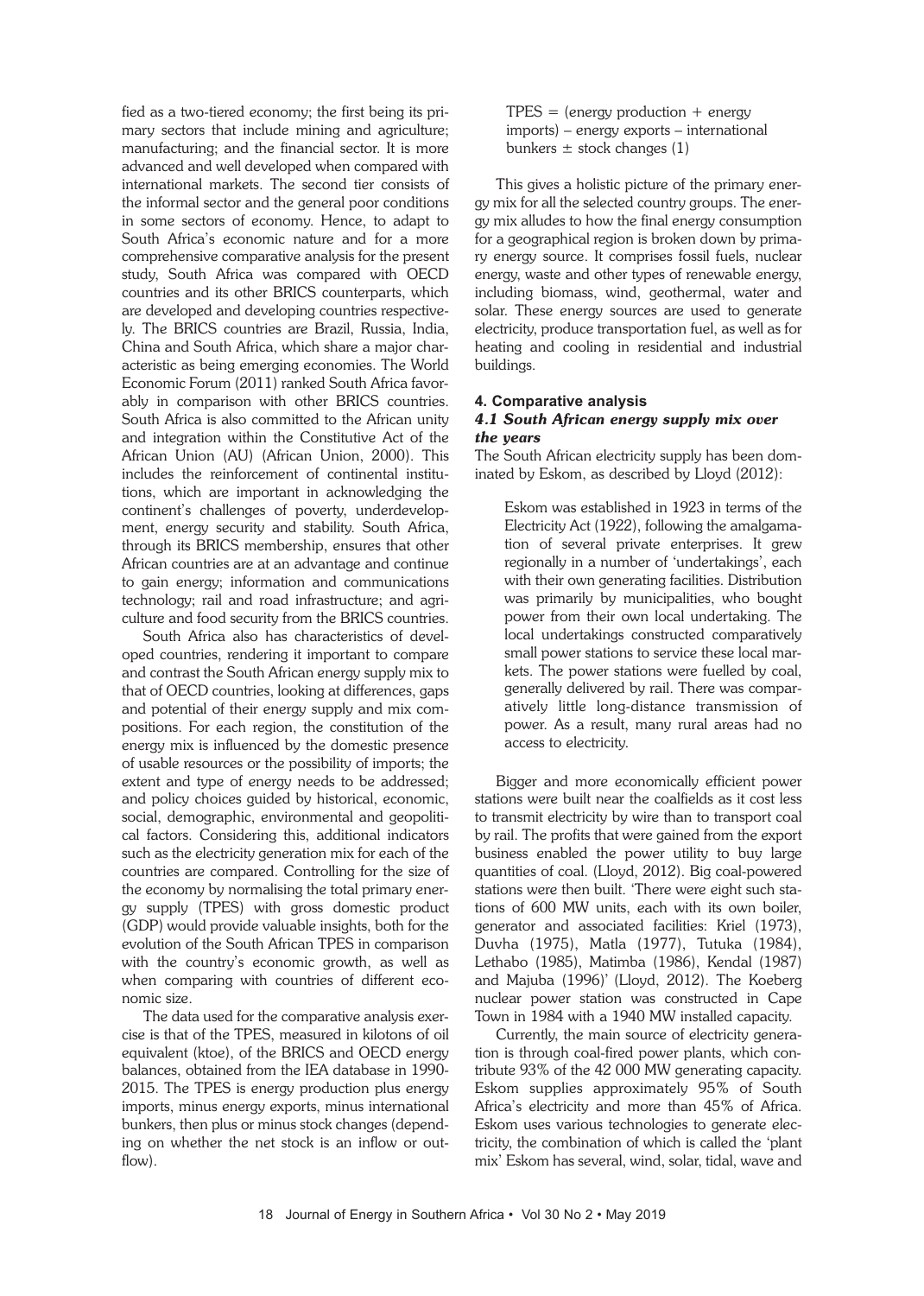biomass energy research projects. Coal-fired base load power stations are the biggest plants and they run 24 hours a day Eskom's Generation Division has 13 coal-fired power stations with an installed capacity of 37 745MW. Their total net output, excluding the power consumed by their auxiliaries and generators currently in reserve storage, is 35 650 MW (Eskom, 2015).

# *4.2 South Africa in BRICS*

The BRICS countries' role in the world energy picture becomes more noteworthy when ranking countries by TPES, with four of them featuring in the IEA key world energy trends (IEA, 2016). Table 1 shows that China ranked first, accounting for 22% of global TPES; and India and Russia third and fourth respectively. It is assumed that South Africa was included within the remaining rest of the world category which accounted for 37% of global TPES. Within the BRICS group, China was the main contributor of TPES in 2015, with approximately 60% of the total BRICS contribution; followed by India at 17% and the rest with smaller contributions (Russia, 14.27%; Brazil, 5.99%; and South Africa, 2.86%) (IEA, 2016). For comparative purposes, South Africa was included in Table 1, even though it did not feature in the top ten ranking, as it only contributed 1% to the global TPES. When normalising the TPES with South Africa's GDP (looking at the ratio of TPES divided by GDP), but also when comparing with countries of different economic size such as those in the top 10 ranking in the table, South Africa still featured at the bottom of the ranking with the lowest GDP and TPES.

Figures 1a, 1b and 1c highlight the South African TPES source shares for the period 1990 to 2015. During this time, it can be noted that coal and crude oil were the dominant sources, followed by biofuels and waste (possibly as the result of agricultural influences). South Africa had 66.7 billion tons in coal reserves in 2016 which is equivalent to 7% of the world's total (Department of Energy, 2016). The fuel shares of TPES in South Africa had not shown significant changes between 1990 and 2015, with coal decreasing by only 1.87% from 69.57% in 1990 to 67.70% in 2015, and crude oil increasing by 0.97% from 13.13% in 1990 to 14.10% in 2015.

Biofuel creation and use was marginally lower in South Africa (10.89% in 1990 and 11.09% in 2015) when compared with BRICS as a whole (13.87% in 1990). Biofuels in TPES had reduced between 1990 and 2015 in the BRICS countries (7.89% in 2015) because of increased electrification. Coal continued to represent a dominating share in TPES. Between 1990 and 2015 the share of coal has increased constantly over the years for the BRICS, influenced primarily by increased consumption in China, with coal reaching 48.71% in 2015 from 30.40% in 1990. The impact of the 2008 global economic crisis as well as the electricity crises in South Africa in 2008 can be seen in Figure 1c, where there was a decline in the normalised TPES/GDP.

As illustrated in Figure 2, TPES for all the BRICS countries more than doubled from 2 286 731 ktoe in 1990 to 5 037 396 ktoe in 2015. In terms of energy, the BRICS countries accounted for 37% of the world energy demand (IEA, 2014). Although in these countries the population growth since the 1990s had been considerable, its effect was not proportional to all energy types as steep increases could be observed for natural gas and crude oil, compared with the rest.

In Figure 3, it can be noted that China had the largest contribution in fossil fuels energy production

| TPES (ktoe)<br>Share in world TPES<br>TPES (ktoe)/GDP<br>Ranking based on<br>2015 (%)<br>(constant 2010 US\$)<br>TPES/GDP<br>2973<br>22<br>0.033<br>(4)<br>2 1 8 8<br>16<br>0.013<br>(7)<br>851<br>0.037<br>6<br>(2)<br>5<br>0.043<br>710<br>(1)<br>3<br>430<br>0.007<br>(11)<br>308<br>2<br>0.008<br>(10)<br>298<br>2<br>0.013<br>(7)<br>273<br>2<br>0.015<br>(6)<br>270<br>2<br>0.021<br>(5)<br>2<br>247<br>0.009<br>(9)<br>142<br>0.034<br>(3)<br>37<br>0.000<br>4 9 5 7<br>$\overline{a}$<br>13 647<br>100<br>0.018 |                        |  |  |  |
|-------------------------------------------------------------------------------------------------------------------------------------------------------------------------------------------------------------------------------------------------------------------------------------------------------------------------------------------------------------------------------------------------------------------------------------------------------------------------------------------------------------------------|------------------------|--|--|--|
|                                                                                                                                                                                                                                                                                                                                                                                                                                                                                                                         | Country                |  |  |  |
|                                                                                                                                                                                                                                                                                                                                                                                                                                                                                                                         | People's Rep. of China |  |  |  |
|                                                                                                                                                                                                                                                                                                                                                                                                                                                                                                                         | <b>United States</b>   |  |  |  |
|                                                                                                                                                                                                                                                                                                                                                                                                                                                                                                                         | India                  |  |  |  |
|                                                                                                                                                                                                                                                                                                                                                                                                                                                                                                                         | Russian Federation     |  |  |  |
|                                                                                                                                                                                                                                                                                                                                                                                                                                                                                                                         | Japan                  |  |  |  |
|                                                                                                                                                                                                                                                                                                                                                                                                                                                                                                                         | Germany                |  |  |  |
|                                                                                                                                                                                                                                                                                                                                                                                                                                                                                                                         | <b>Brazil</b>          |  |  |  |
|                                                                                                                                                                                                                                                                                                                                                                                                                                                                                                                         | Canada                 |  |  |  |
|                                                                                                                                                                                                                                                                                                                                                                                                                                                                                                                         | Korea                  |  |  |  |
|                                                                                                                                                                                                                                                                                                                                                                                                                                                                                                                         | France                 |  |  |  |
|                                                                                                                                                                                                                                                                                                                                                                                                                                                                                                                         | South Africa           |  |  |  |
|                                                                                                                                                                                                                                                                                                                                                                                                                                                                                                                         | Rest of the world      |  |  |  |
|                                                                                                                                                                                                                                                                                                                                                                                                                                                                                                                         | World                  |  |  |  |

**Table 1: Total primary energy supply (TPES) top ten countries, plus South Africa 2015.** *Source: Own calculation from International Energy Agency (2016)*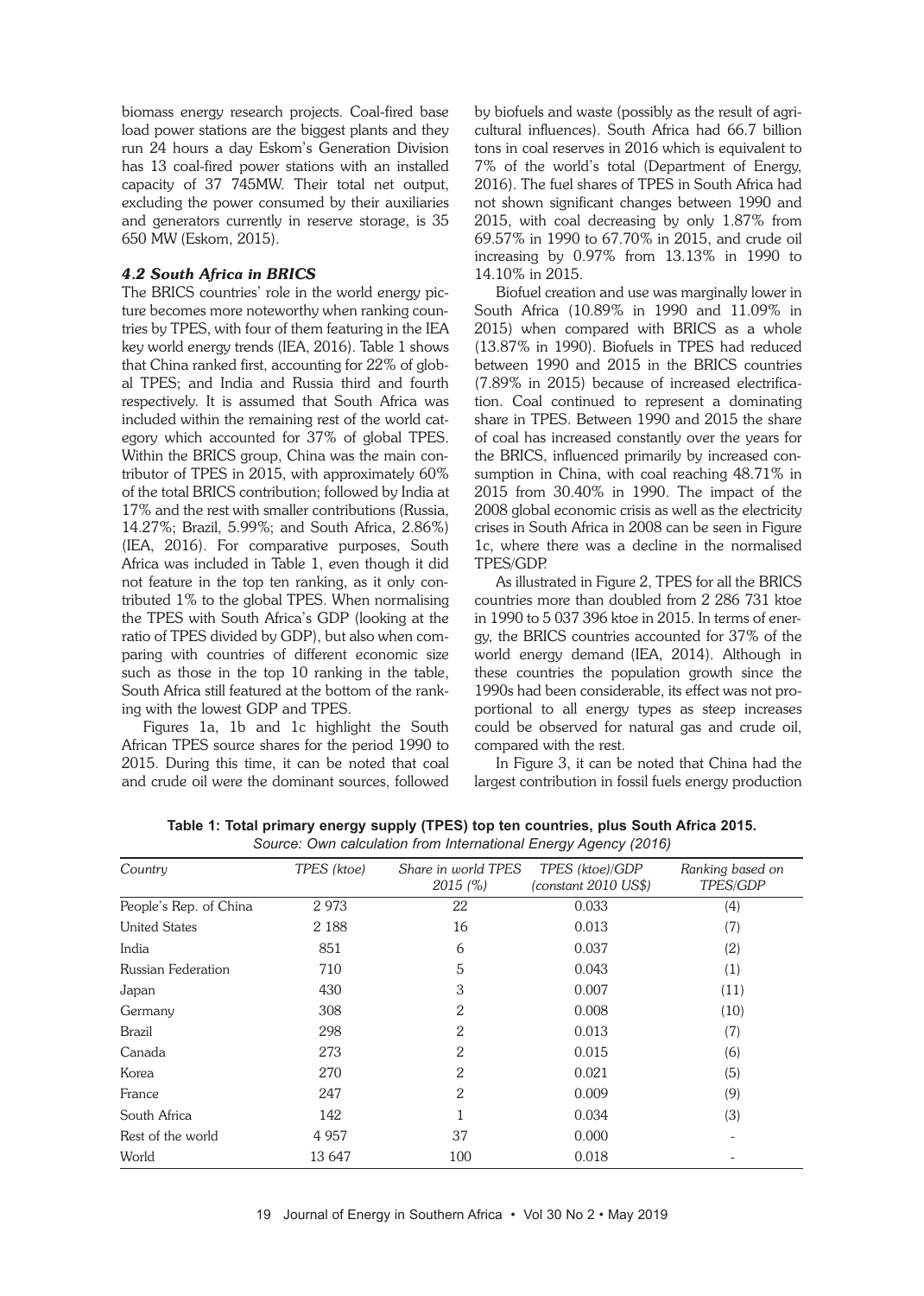

**Figure 1b: Normalised total primary energy supply for South Africa: 1990-2015** *Source: Own calculation from International Energy Agency (2016)*

in 2015 contributing 61% to the total BRICS TPES, followed by Russia with 17%.

Over the years, BRICS countries remained dependent on fossil fuels for their energy production as well as for export. In 2014 The BRICS countries combined contributed approximately 38 % of global carbon emissions. With China's share of the contribution making up more than 24 % of the global total, surpassing India the second largest emitter in the group (Green Peace, 2015) (Green Peace, 2015). Figure 4 illustrates the share of fossil fuels to the total supply mix in South Africa, the OECD and BRICS countries in 1990 and 2015. The TPES from fossil fuels for the BRICS countries had been increasing over the years, significantly so for China and India (IEA, 2016). According to Green Peace (2015), there had been a gradual decline in coal use in China since 2014 because of economic rebalancing, a war on air pollution and growth in renewable energy. After a decade of tremendous growth, coal use was down more than 4% in the first nine months of 2015. Coal imports decreased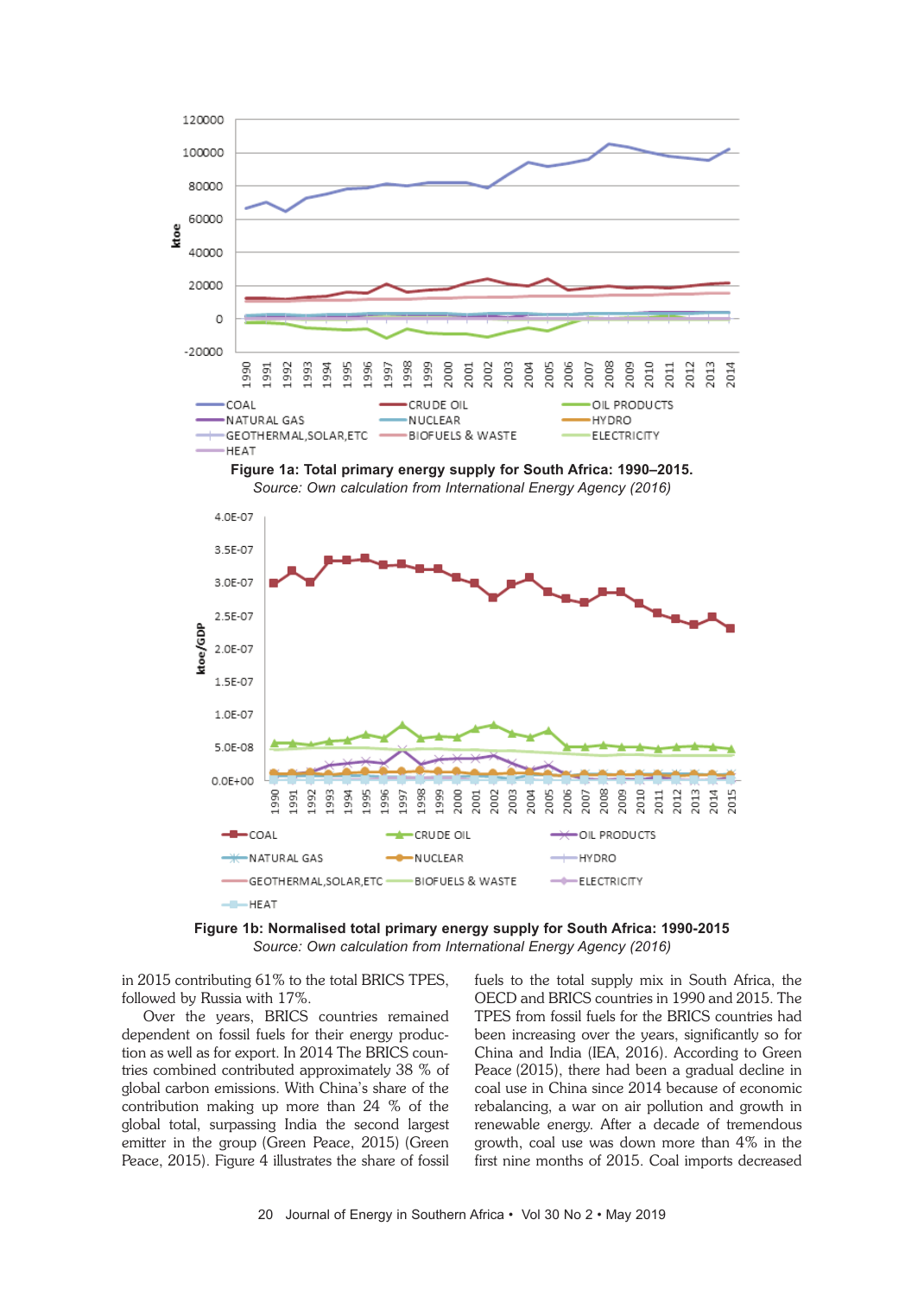

-TPES/GDP

**Figure 1c: Ratio of total primary energy supply to gross domestic product for South Africa: 1990-2015.** *Source: Own calculation from International Energy Agency (2016)*



**Figure 2: Total primary energy supply for BRICS countries, 1990-2015.** *Source: Own calculation from International Energy Agency (2016)*

to 31% in the same period partly because of concerns about associated air pollution. China has commenced with exploring alternatives. In primary energy consumption, even though wind and solar energy were still small compared with coal, nonhydro renewables were at 1% of TPES in 2015 (IEA, 2016). Reuters indicated that, despite the Chinese governmental push to cap coal shipments levels to 2017 levels, there has been an increase in coal imports with imports 3.4% above 2017 (Reuters, 2019).

## *4.3 South Africa and OECD*

Since the 1970s oil shocks, OECD countries have broadened their energy supply, resulting in the fuel shares changes in TPES. Figures 5 and 6 show that, although crude oil remained the main component of TPES, its share decreased from 41.35% in 1990 to 37.12% in 2015. The reduction was compensat-



**Figure 3: BRICS % fossil fuels 2015.** *Source: Own calculation from International Energy Agency (2016).*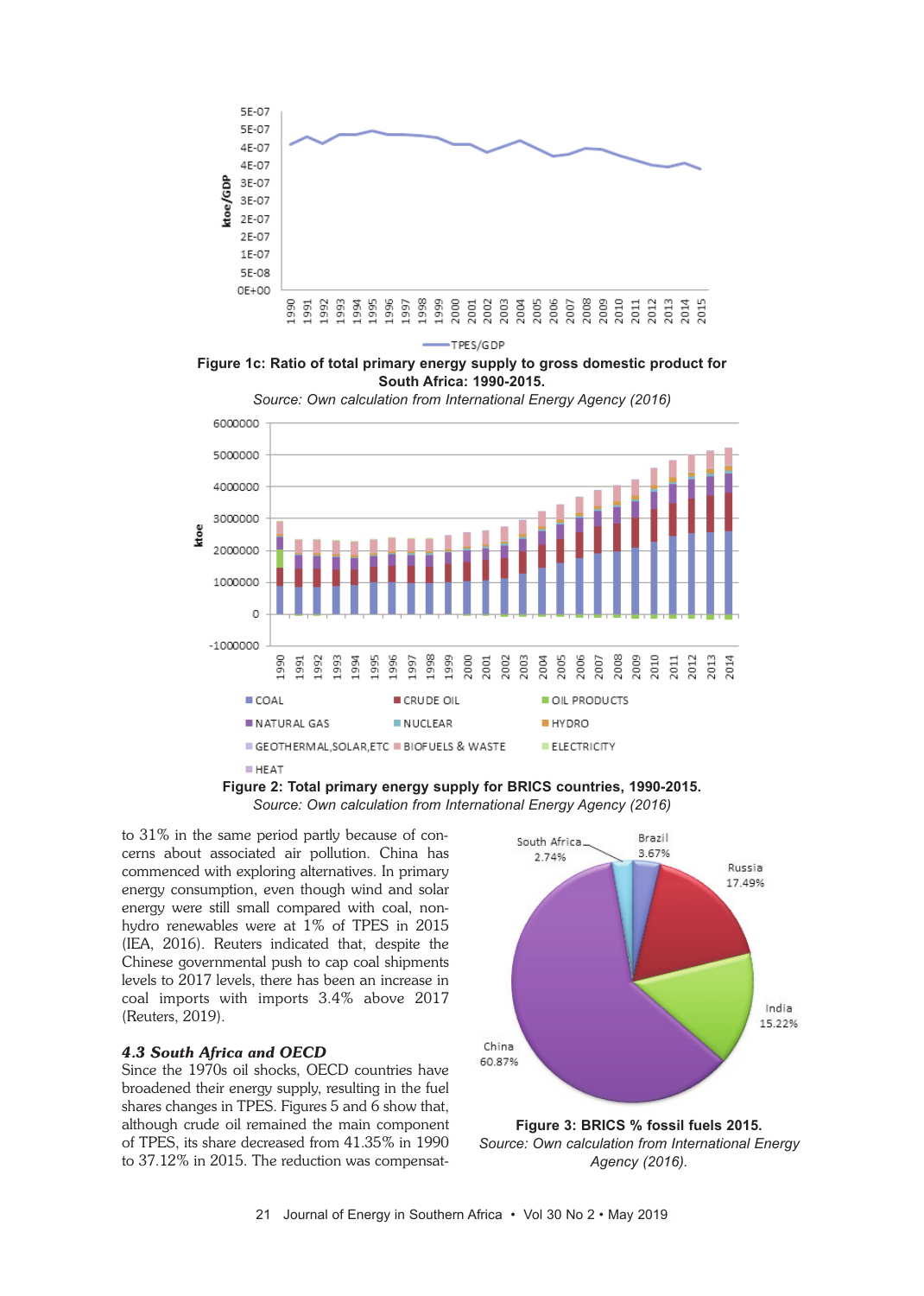

**Figure 4: Percentage of fossil fuels in total primary energy supply for South Africa and Organization for Economic Cooperation and Development countries; and its fraction in Brazil, Russia, India, China and South Africa: 1990 and 2015.**

*Source: Own calculation from International Energy Agency (2016)*

ed by an increased penetration of natural gas (from 18.54% to 24.06%). The OECD's share of global TPES decreased from 60% in 1971 to 39% in 2013, possibly because of the steady growth of energy demand from two of the BRICS countries, China and India.

#### *4.3 Renewable energy share to TPES*

Renewable energy use increased in proportion to demand, as highlighted in Figure 7. Energy

demand growth in first world OECD countries is slow, but quicker in some BRICS third world countries. The change from traditional cooking methods to the use of modern renewable energy reduces the renewable energy share.

In recent years, it has become evident that optimisation and diversificsation of a country's energy supply mix is fundamental to meeting its various developmental goals and enhancing the crucially important security of supply. The main aim of this study was to describe the current South African energy supply mix and to assess how South Africa fares in comparison to its BRIC and OECD counterparts. This was done by conducting a comparison study of the different regions' energy supply mixes. The analysis shows that the global TPES share for non-OECD countries, such as BRICS, is becoming more prominent, with China, India, and Russia being the main contributors. In addition, the OECD's share of global TPES has been decreasing.

Overall, BRICS countries during the period 1990-2015 had a greater dependence on fossil fuels in their energy mix. Because of that, when commodity prices collapse, as they did after the last super-cycle, it is cheaper to switch back to coal and other traditional sources of energy instead of renewables, which tend to be more expensive to install but are cheaper over a lifetime of use (refer to Figure 8b). When economic activity comes down (because of the global economic recession), as it did in most BRICS countries, even China-other input costs come down or increase at a lower rate; all this supports a base energy programme that can push policy makers into lower investment mode. This can also be seen in Figure 8.

A green economy is supportive of highly industrialised countries in its net benefit/profit curve in



**Development countries: 1990-2015.**

*Source: Own calculation from International Energy Agency (2016)*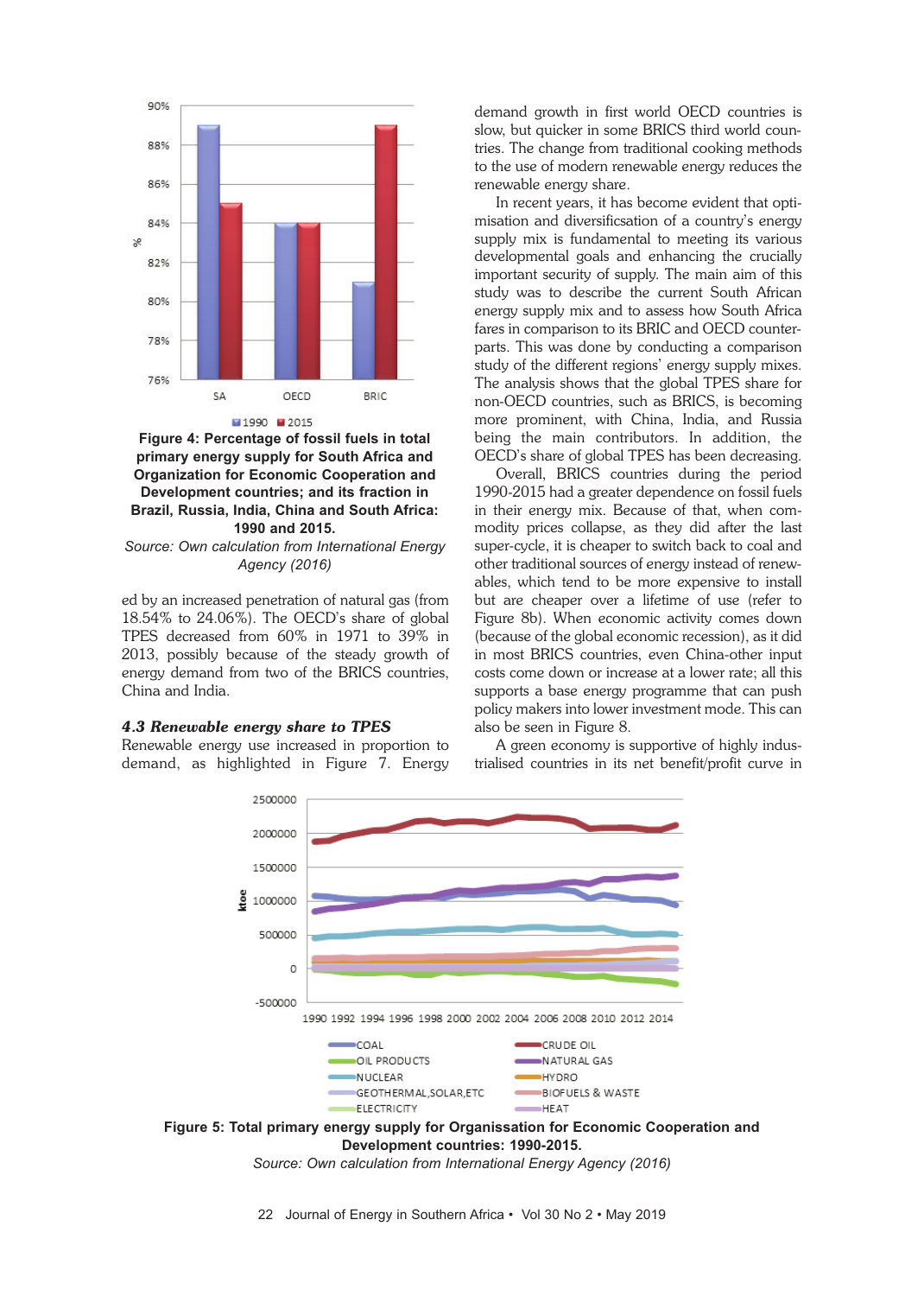

**Figure 6: Total primary energy supply comparisons for Organization for Economic Cooperation and Development countries in 1990 and 2015.**



*Source: Own calculation from International Energy Agency (2016)*

**Figure 7: Percentage of renewable energy to total primary energy supply comparisons for South Africa's fraction in Brazil, Russia, India, China and South Africa; and Organization for Economic Cooperation and Development countries: 1990 and 2015.**

*Source: Own calculation from International Energy Agency (2016)*

the first investment cycle, which is approximately five years (CCICED, 2012). The OECD countries would tend to keep investing and supporting a green economy, even when the economic cycles do not provide short-term returns, as can be seen from Figure 8. Some of the BRICS countries are resource-rich, but technology-poor, so they tend to miss the key multiplier effect of any technology revolution such as the renewable energy one. Eventually, the super-convergence of these, inevitably, brings lower cost outcomes faster in the OECD than in BRICS economies.

In the deliberation about the advantages or oth-

erwise of establishing a green economy, Brazil believes that there exists a compromise between economic development objectives and environmental aims; and that these compromises have farreaching negative effects on the establishment of the Brazilian economy. As opposed to a few advanced and emerging countries' belief that the establishment of a green economy could result in economic advancement and suppression of scarcity, Brazil's stance is that a green economy would mostly benefit more advanced economies (Wentworth & Oji, 2013). This study also contended that developing countries are not competent in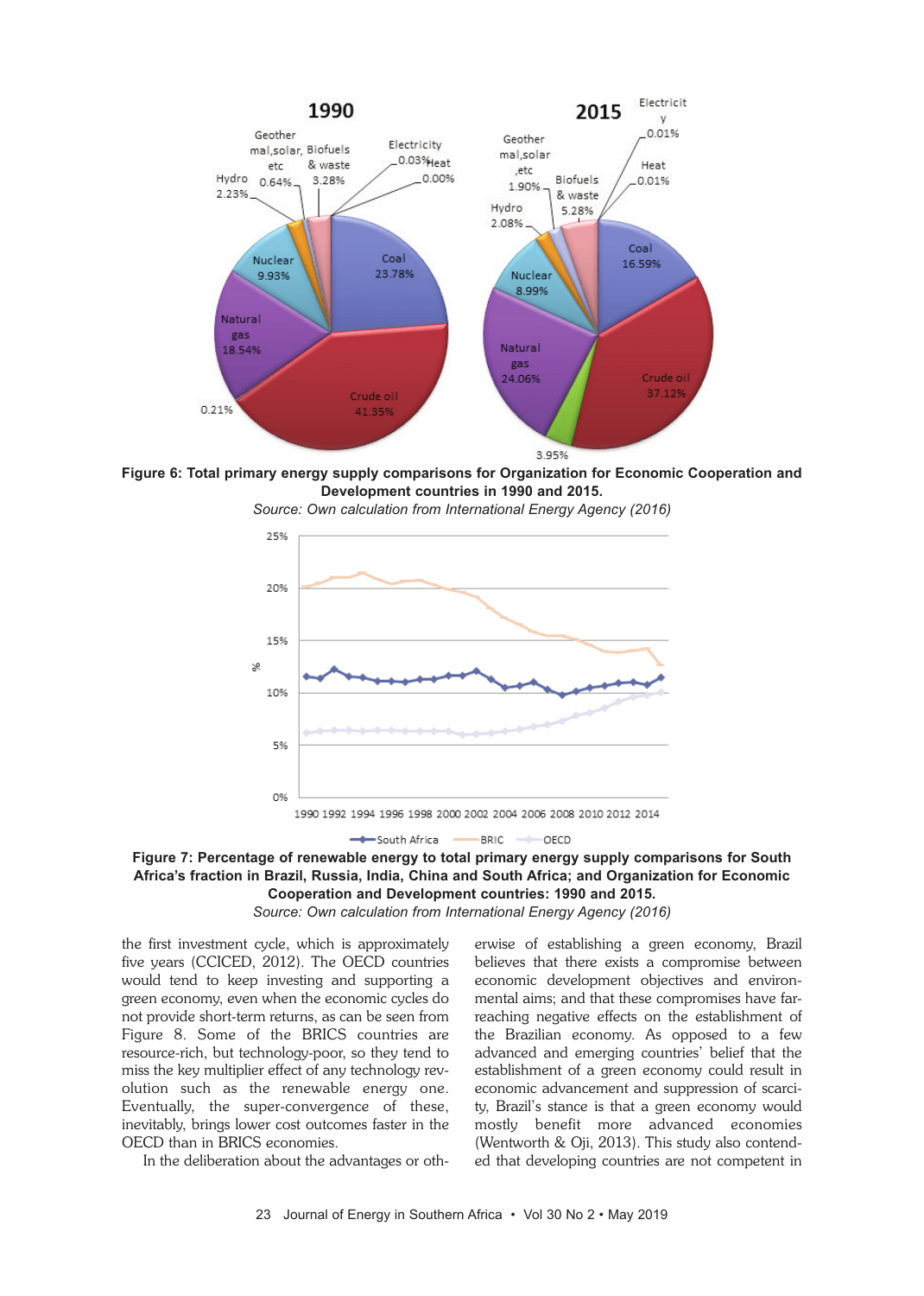

**Figure 8: Total gross domestic product (GDP) vs percentage of renewable energy (RE) for (a) South Africa's fraction in (b) Brazil, Russia, India, China and South Africa; and (c) Organization for Economic Cooperation and Development countries: 1990 and 2015.** *Source: Own calculation from International Energy Agency (2016)*

developing new technologies, as taking on the process would require the restructuring of the economy to cater for the new costs.

The BRICS' public policy has fundamentally been poised towards a more industrialist framework directed mainly at economic development. Governments of late are making more deliberate determinations to integrate societal development onto the growth plan. In so doing, partiality is directed at policy, which is geared at alleviating societal imbalances and scarcity. To realise this, Brazil's societal progression legislation is aligned with the public policy for total development. This has created conjoined policy goals. There is a lack of strategies to advocate for the promotion of greener economies. Some of the BRICS policymakers

contend that a green economy can slow down the economic growth. Russia is advocating for the development of a green economy in partnership with other organisations such as the UN Economic Programme (UNEP, 2012). Policy implementation in Russia is constrained, so implementation of the plans is slow and inconsistent (Wentworth & Oji, 2013). China has grown economically at the expense of the environment. A green economy can reduce a country's challenges, but the government should have an assurance that the growth is in accordance with its objectives. China's development plans are underpinned by relative competitiveness that focuses on internal growth. A green economy could obstruct their objectives, hence the need for China to dictate the terms of its engage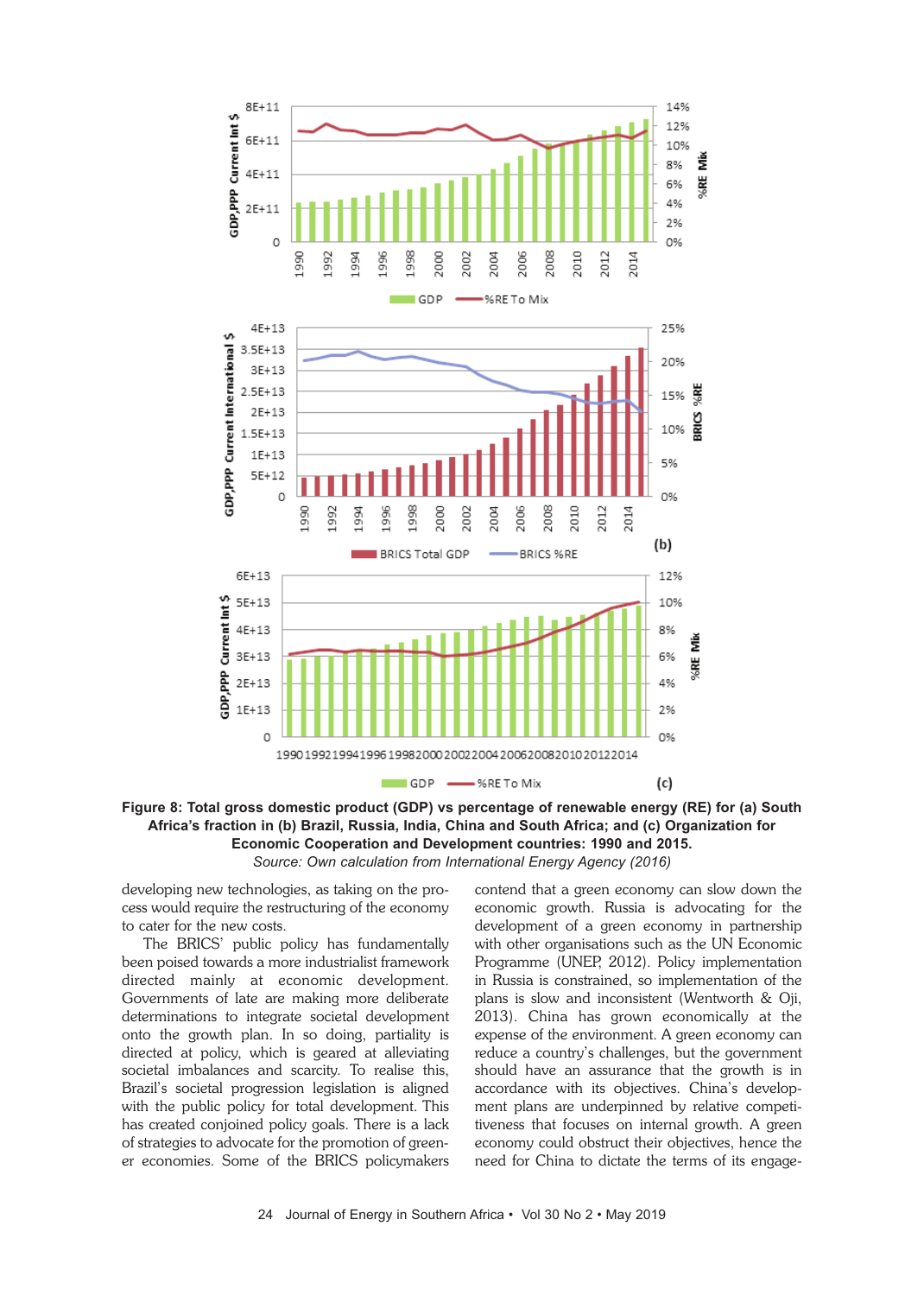ment on the green economy (CCICED, 2012). A green economy can, however, offer advantages for environmental protection, while feeding into economic output requiring reassessment of projections for growth (Wentworth & Oji, 2013).

In South Africa, prior to 1994, information on renewable energy was mostly known by the government owing to apartheid and this had huge impacts on the sector (Sebitosi & Pillay, 2008) (Sebitosi & Pillay, 2008). South Africa is now working with other BRICS countries to develop its renewable energy. As the renewable energy sector is regarded as high risk, BRICS countries have relied on loans because of a lack of investors to fund this phenomenon. There are limited finance options in South Africa and Russia for such initiatives. Small and medium-sized enterprises cost from USD1–20 million, but they encounter the most challenges in funding as BRICS governments focus on bigger renewable projects. This results in slow development and discourages creativity (Zeng et al., 2017).

#### **5. Conclusions**

South Africa is currently on the correct trajectory in terms of its renewable energy policy implementation and increasing renewable projects growth. However, it would be more beneficial for South Africa to prioritise industrial development to gain momentum in moving towards being more of a developed nation where the uptake for renewable energy is higher such as in the (OECD) developed nations.

The South African TPES fuel share is dominated by fossil fuels, particularly coal and crude oil, and this has been increasing over the years. Similarly, its BRICS counterparts' TPES fuel share is also dominated by fossil fuels, mainly coal, crude oil, and natural gas, growing at a fast pace between 1990 and 2015. Fossil fuels are also the main contributor to the OECD countries' TPES, but there the share of the dominating fossil fuels decreasing between 1990 and 2015, with crude oil and coal decreasing from 41% to 37%, and 24% to 18% respectively. It is evident that there is a heavy reliance on fossil fuels in South Africa and other BRIC countries. Certainty in the implementation of current policies such as the IRP as well as less bureaucratic disablement is required to influence and guide the transition from the current fossil fuel-dominated energy supply mix to one that follows international trends, but most of all responds to its specific geographic position and availability of natural resources. Additional policy that details alternatives to the current fossil fuel biased supply as well as its structural implantation plan is required to enable a smooth and just transition.

Renewables are still not the preferred source of energy in South Africa and other BRICS countries. The development of a green economy and the increased usage of more renewable energy sources can help to address the challenges that the developing countries face, but seemingly the governments, aware of these strategic options, proceed cautiously, consistently weighing the impact of developing a green economy in the country's overall development objectives. The gap between policy aspirations and actual implementation is often huge in South Africa and some of the BRICS countries, due to the instability of the civil services, and discontinuity of policies compared to the more developed OECD countries.

#### **Author roles**

*Vanessa Ndlovu (PhD student):* data collection and writeup.

*Roula Inglesi-Lotz:* Supervision of research formulation and analytical techniques.

#### **References**

African Union. 2000. African Union. Retrieved from Constitutive Act of African Union: https://au.int/sites/default/files/pages/34873-file-constitutiveact\_en.pdf. Accessed on 27 April 2019

- Allcott, H., Collard-Wexler, A., & O'Connell, S. 2016. How do electricity shortages affect industry? Evidence from India. *American Economic Review 106(3)*: 587–624.
- Amer, M., & Daim, T. U. 2011. Selection of renewable energy technologies for a developing country: A case of Pakistan. *Energy for Sustainable Development, 15*: 420-435.
- Apergis, N., & Payne, J. E. 2010. Energy consumption and growth in South America: Evidence from a panel error correction model. *Energy Economics, 32:* 1421-1426.
- Ateba, B., & Prinsloo, J. 2019. Strategic management for electricity supply sustainability in South Africa*. Utilities Policy:* 92-103.
- Boden, T., Marland, G., & Andres, R. 2011. Global, regional, and national fossil-fuel co2 emissions. Oak Ridge, Tenn., U.S.A.: *Carbon Dioxide Information Analysis Center Oak Ridge National Laboratory, U.S. Department of Energy*.
- Business Report. 2018, May 18. *Business- Report: Energy*. Retrieved from IOL: https://www.iol.co.za/businessreport/energy/radebe-wants-revised-irp-seen-by-mid-august-14893890. Accessed 18 May 2018
- Carraro, C., Tavoni, M., Longden, T., & Marangoni, G. 2014. The optimal energy mix in power generation and the contribution from natural gas in reducing carbon emissionsto 2030 and beyond. *Discussion Paper: Harvard Project on Climate Agreements,* 2014-63.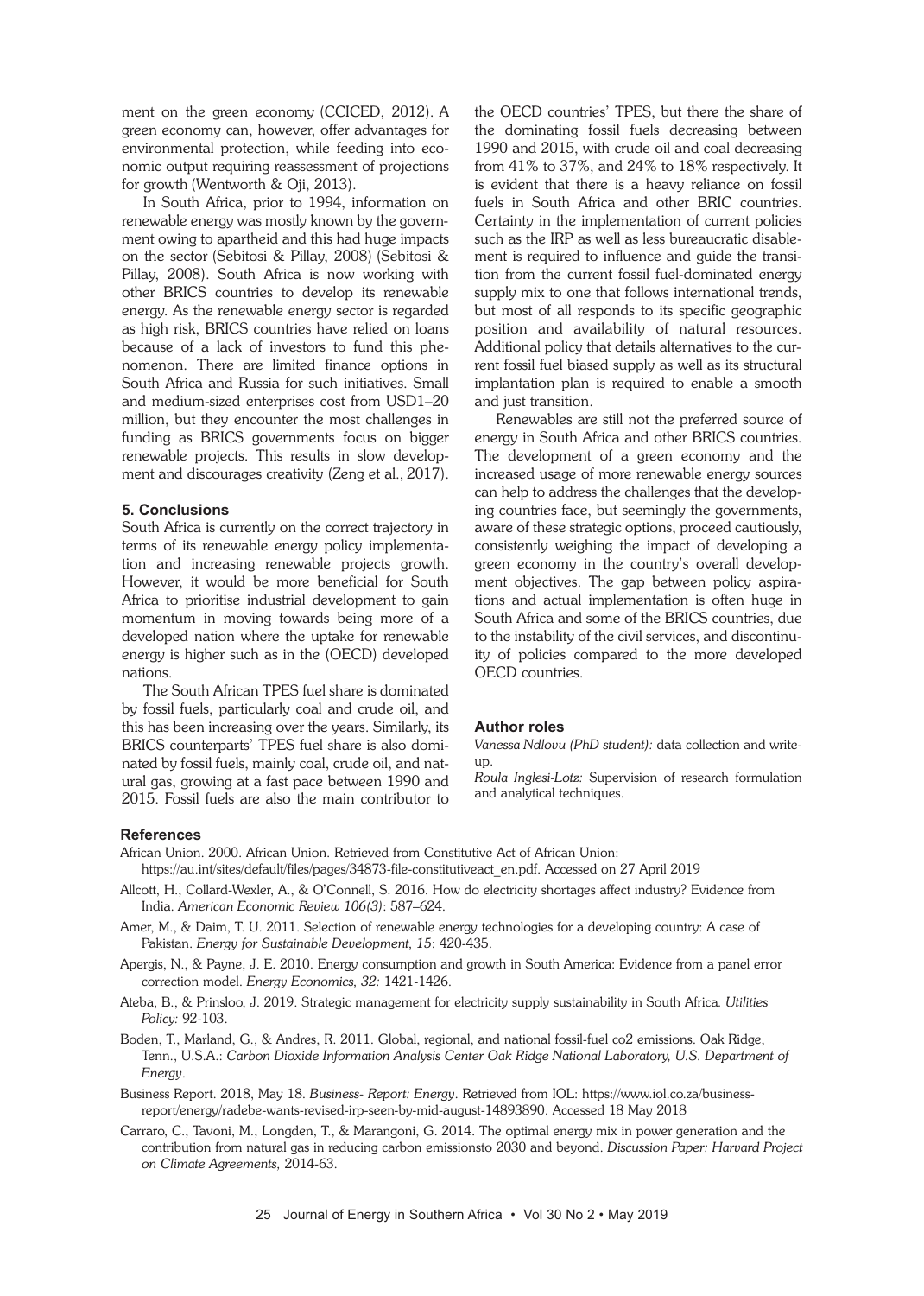- China Council for International Cooperation on Environment and Development [CCICED]. 2012. *Development Mechanism and Policy Innovation of China's Green Economy.* Beijing: CCICED.
- Collier, D. 1993. The comparative method. In political science: the state of discipline II. *American Political science Association.*
- Craig, O., Brent, A., & Dinter, F. 2017. Concentrated solar power (CSP) innovation analysis in South Africa. *South African Journal of Industrial Engineering, 28(2)*: 14-27.
- DEA [Department of Environmental Affairs]. 2010. *National Climate Change Green Paper.* Pretoria, South Africa: Department of Environmental Affairs.
- DoE [Department of Energy]. 2011. *Integrated Resource Plan for Electricity 2010-2030 Revision 2 Final Report.* Pretoria, South Africa: Department of Energy.
- DoE [Department of Energy]. 2015. *Renewable Energy IPP Procurement Programme Bid Window 4 Preferred Bidders*. Pretoria, South Africa: Department of Energy.
- DoE [Department of Energy]. 2016. *Integrated Resource Plan for Electricity 2010-2030 Revision 2 Draft Report.* Pretoria, South Africa: Department of Energy.
- DoE [Department of Energy]. 2016. South African coal sector report. Pretoria: Department of Energy.
- DoE [Department of Energy]. 2018, April 4. *Speech by the Minister of Energy, Hon Jeff Radebe, MP at the.* Retrieved from Department of Energy: https://www.ipp-projects.co.za/ Accessed 4 April 2018.
- Eskom. 2015. *Integrated report 2015.* Eskom.
- Fluri, T. 2009. The potential of concentrating solar power in South Africa. *Energy Policy, 37(12)*, 5075–5080.
- Foster, E., Contestabile, M., Blazquez, J., Manzano, B., Workman, M., & Shah, N. 2017. The unstudied barriers to widespread renewable energy deployment: Fossil fuel price responses. *Energy Policy*, 258-264.
- Gauche, P., Pfenninger, S., Meyer, A. J., Von Backstrom, T. W., & Brent, A. C. 2012. Modelling dispatch ability potential of CSP in South Africa. *SASEC.*
- Gauche, P., Von Backstrom, T. W., & Brent, A. C. 2013. A Concentrating Solar Power value proposition for South Africa. *Journal of Energy in Southern Africa, 24*(1).
- *Government Gazette.* 2006, July 5. *Department of Energy.* Retrieved from Department of Energy Policies: *Electricity Regulation Act Number 4 of 2006*:

http://www.energy.gov.za/files/policies/ELECTRICITY%20REGULATION%20ACT%204%20OF%202006.pdf. Accessed 27 April 2019

- Green Peace. 2015. *Laggards and leaders: the energy transition in BRICS countries.*
- IEA [International Energy Agency]. 2014. *Africa Energy Outlook - A focus on energy prospects in Sub-Saharan Africa.* Paris, France: International Energy Agency.
- IEA [International Energy Agency. 2016. *Key World Energy Trends: Excerpt from World Energy Balances.*
- Inglesi-Lotz, R. 2015. The impact of renewable energy consumption to economic growth: A panel data application. *Energy Economics, 53*, 58-63.
- Kusakana, K., & Vermaak, H. J. 2013. Hydrokinetic power generation for rural electricity supply: Case of South Africa. *Renewable Energy, 55*, 467-473.
- Lloyd, P. (2012). *Restructuring South Africa's electricity supply industry.*
- Montmasson-Clair, G., & Ryan, G. 2014. *Repositioning electricity planning at the core: An evaluation of South Africa's Integrated Resource Plan.* Trade and Industrial Policy Strategies.
- Musango, J. K. 2011. Sustainable electricity generation technologies in South Africa: Inititatives, challenges and policy implications. *Energy and Environment Research, 1*(1).
- Nakumurayango, A., & Inglesi-Lotz, R. 2016. South Africa's performance on renewable energy and its relative position against the OECD countries and the rest of Africa. *Renweable and Sustainable Energy Reviews, 56*, 999- 1007.
- Pollet, B., Staffell, I., & Adamson, K.-A. 2015. Current energy landscape in the Republic of South Africa. *International Journal of Hydrogen Energy, 40(46)*, 16685-16701.
- Reuters. 2019, January 14. *Reuters.* Retrieved from Reuters: Asia: https://www.reuters.com/article/china-economytrade-coal/update-1-chinas-2018-coal-imports-at-four-year-high-despite-curbs-idUSL3N1ZE1K1. Accessed 14 January 2019
- Sebitosi, A. B., & Pillay, P. 2008. Renewable energy and the environment in South Africa: A way forward. *Energy Policy, 36*, 3312-3316.
- UNEP. 2012. [UN Economic Programme). *Green Economy Advisory Services: Russian Federation, Paris, Kenya and Geneva: UNEP.*
- Vidal-Amaro, J. J., Ostergaard, P. A., & Sheinbaum-Pardo, C. 2015. Optimal Energy mix for transitioning from fossil fuels to Renewable Energy Sources-the Mexican electricity system. *Applied Energy, 150*, 80-96.